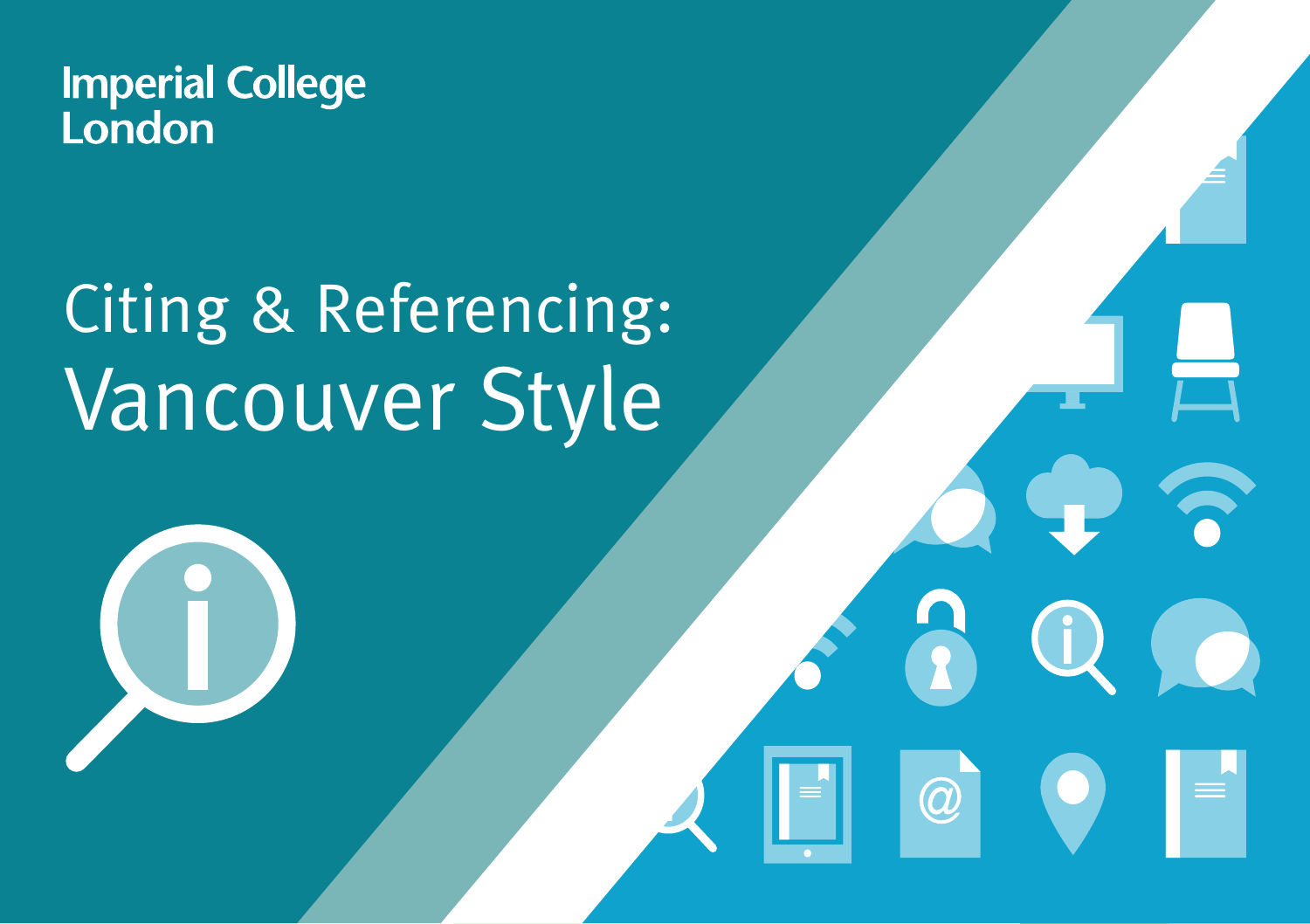# **Contents**

| 1. | <b>What is referencing?</b>     |                                                                               |    |  |
|----|---------------------------------|-------------------------------------------------------------------------------|----|--|
| 2. | <b>Why should I reference?</b>  |                                                                               |    |  |
| 3. | <b>What should I reference?</b> |                                                                               |    |  |
| 4. | What is a citation?             |                                                                               |    |  |
| 5. | <b>How do I write citations</b> |                                                                               |    |  |
|    | 5.1                             | Citing one author                                                             | 03 |  |
|    | 5.2                             | Citing more than one piece of work at the<br>same time                        | 03 |  |
|    | 5.3                             | Citing the author's name in your text                                         | 03 |  |
|    | 5.4                             | Citing more than one author's name in your text                               | 04 |  |
|    | 5.5                             | Citing works by the same author written in the<br>same year                   | 04 |  |
|    | 5.6                             | Citing from works with no obvious author                                      | 04 |  |
|    | 5.7                             | Citing from chapters written by different authors                             | 05 |  |
|    | 5.8                             | Secondary referencing                                                         | 05 |  |
|    | 5.9                             | Citing a direct quotation                                                     | 05 |  |
|    |                                 | 5.10 Citing an image/illustration/table/diagram/<br>photograph/figure/picture | 06 |  |

|    | 5.11 Citing from multi-media works                                      | 06 |
|----|-------------------------------------------------------------------------|----|
|    | 5.12 Citing from an interview or personal communication                 | 07 |
|    | 5.13 Tips on good quotation practice                                    | 07 |
|    | 6. How do I write a reference?                                          | 09 |
| 7. | <b>How do I write a reference list?</b>                                 | 12 |
| 8. | <b>Example of a reference list</b>                                      |    |
|    | 9. What is a bibliography?                                              | 13 |
|    | 10. How to write references for your<br>reference list and bibliography | 14 |
|    | 11. Sources of further help                                             | 21 |
|    |                                                                         |    |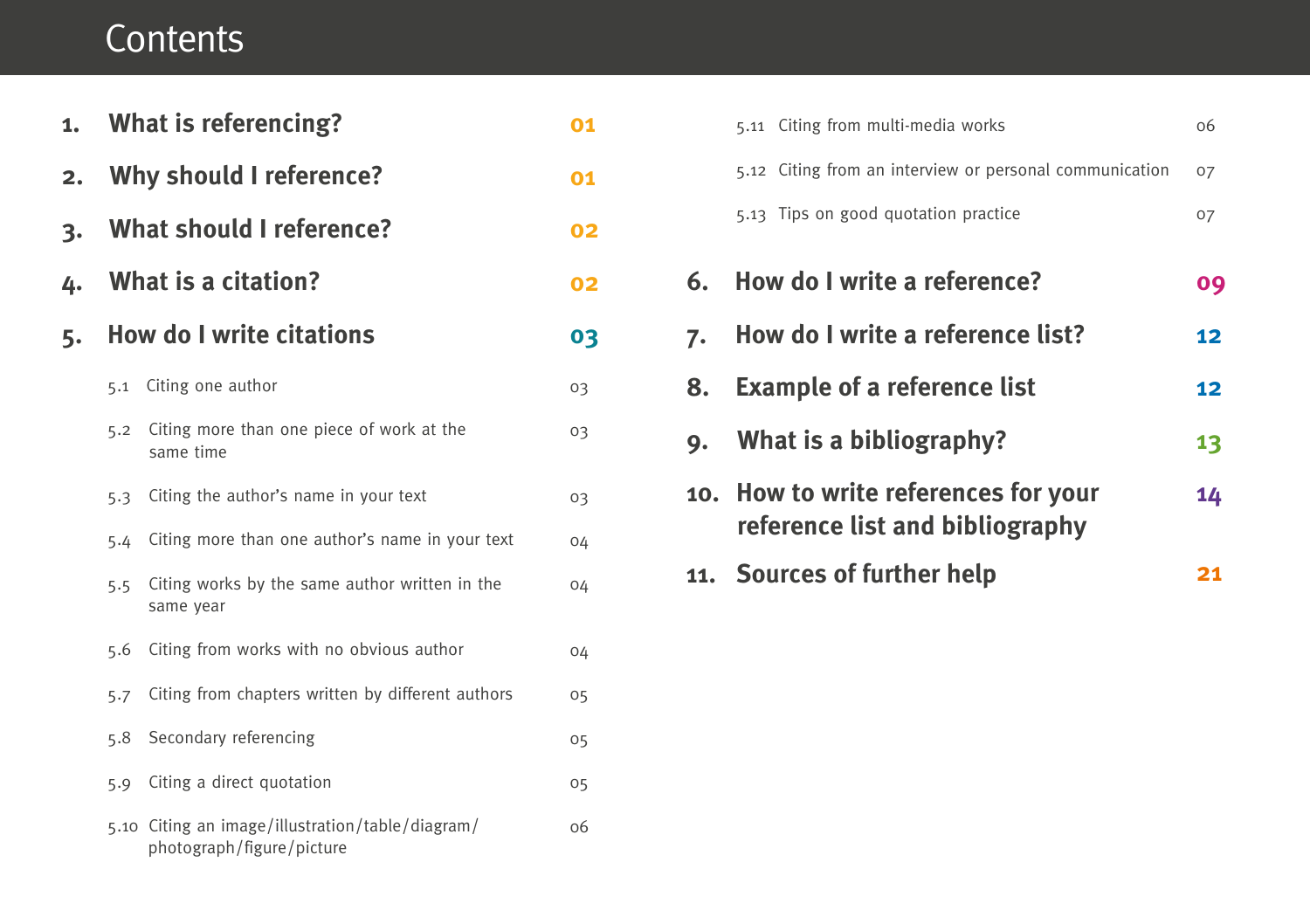There are many styles that can be used for referencing. When you are given coursework or dissertation guidelines, check which style of referencing your lecturer or department asks you to use. If you don't check, and you use a style that is not the one stated in your guidelines, you could find you lose mark.

This guide introduces you to the Vancouver referencing style, which uses a 'numerical-endnote' approach. [If your lecturer or department does not ask you to use any particular style, we would recommend using Harvard. It's easy to learn, simple to use, and when you get stuck, there is lots of advice available to help you out.]

When you begin your research for any piece of work, it is important that you record the details of all the information you find. You will need these details to provide accurate references, and to enable you to locate the information again at a later date, should it be necessary to do so. Section 6 of this guide will help you identify what information you need, regardless of which referencing style you choose to use.

#### **1. WHAT IS REFERENCING?**

It is a method used to demonstrate to your readers that you have conducted a thorough andappropriate literature search, and reading. Equally, referencing is an acknowledgement that you have used the ideas and written material belonging to other authors in your own work.

As with all referencing styles, there are two parts: citing, and the reference list.

#### **2. WHY SHOULD I REFERENCE?**

Referencing is crucial to you to carry out successful research, and crucial to your readers so they can see how you did your research. Knowing why you **need** to reference means you will understand why it is important that you know **how** to reference.

> **What is referencing?**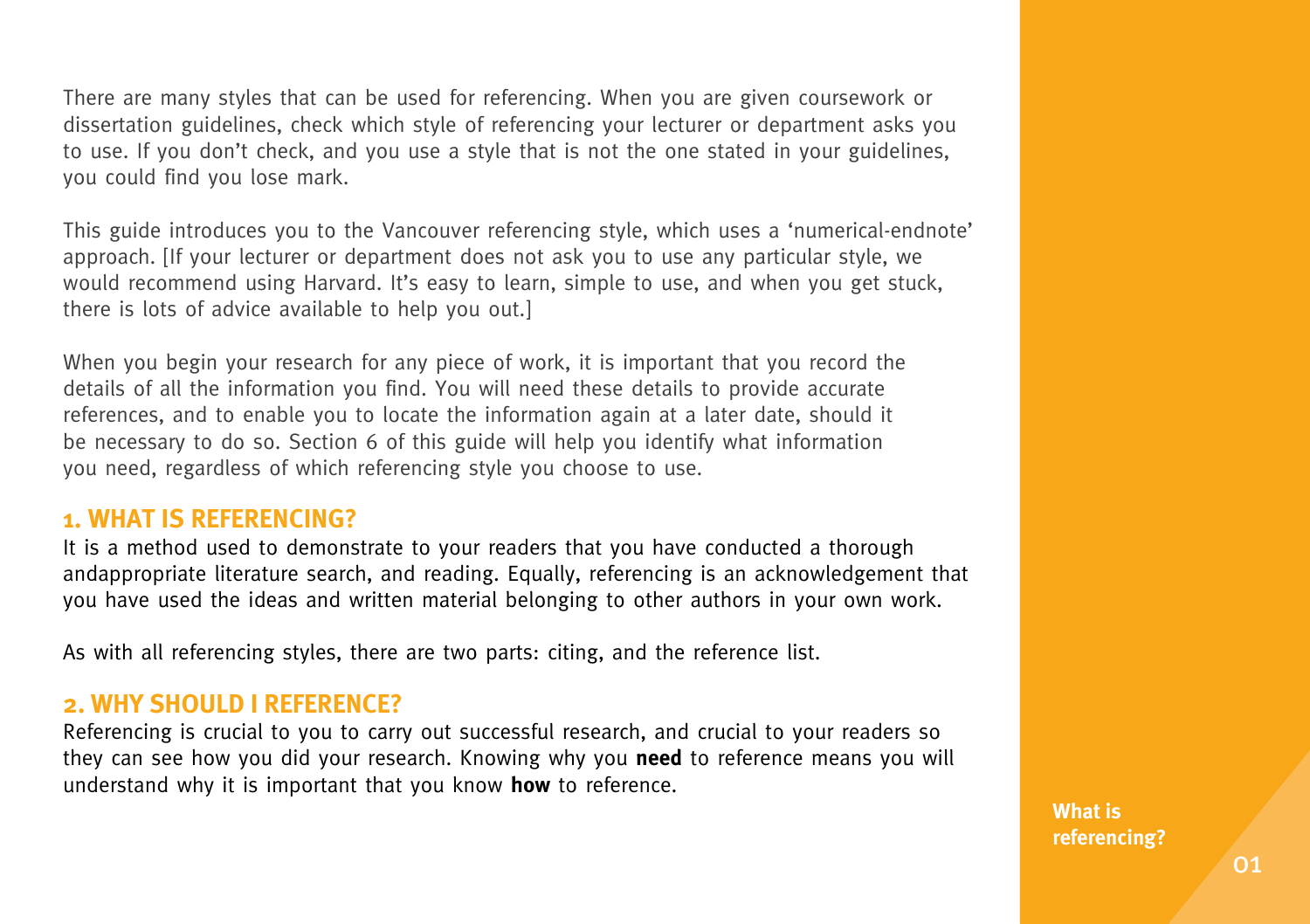- 1. Accurate referencing is a key component of good academic practice and enhances the presentation of your work: it shows that your writing is based on knowledge and informed by appropriate academic reading.
- 2. You will ensure that anyone reading your work can trace the sources you have used in the development of your work, and give you credit for your research efforts and quality.
- 3. If you do not acknowledge another person's work or ideas, you could be accused of plagiarism.

Plus your lecturers are very keen to see good reference lists. Impress them with the quality of the information you use, and your references, and you will get even better marks.

# **3. WHAT SHOULD I REFERENCE?**

You should include a reference for all the sources of information that you use when writing or creating a piece of your own work.

# **4. WHAT IS A CITATION?**

When you use another person's work in your own work, either by referring to their ideas, or by including a direct quotation, you must acknowledge this in the text of your work. This acknowledgement is called a citation.

> **What is referencing?**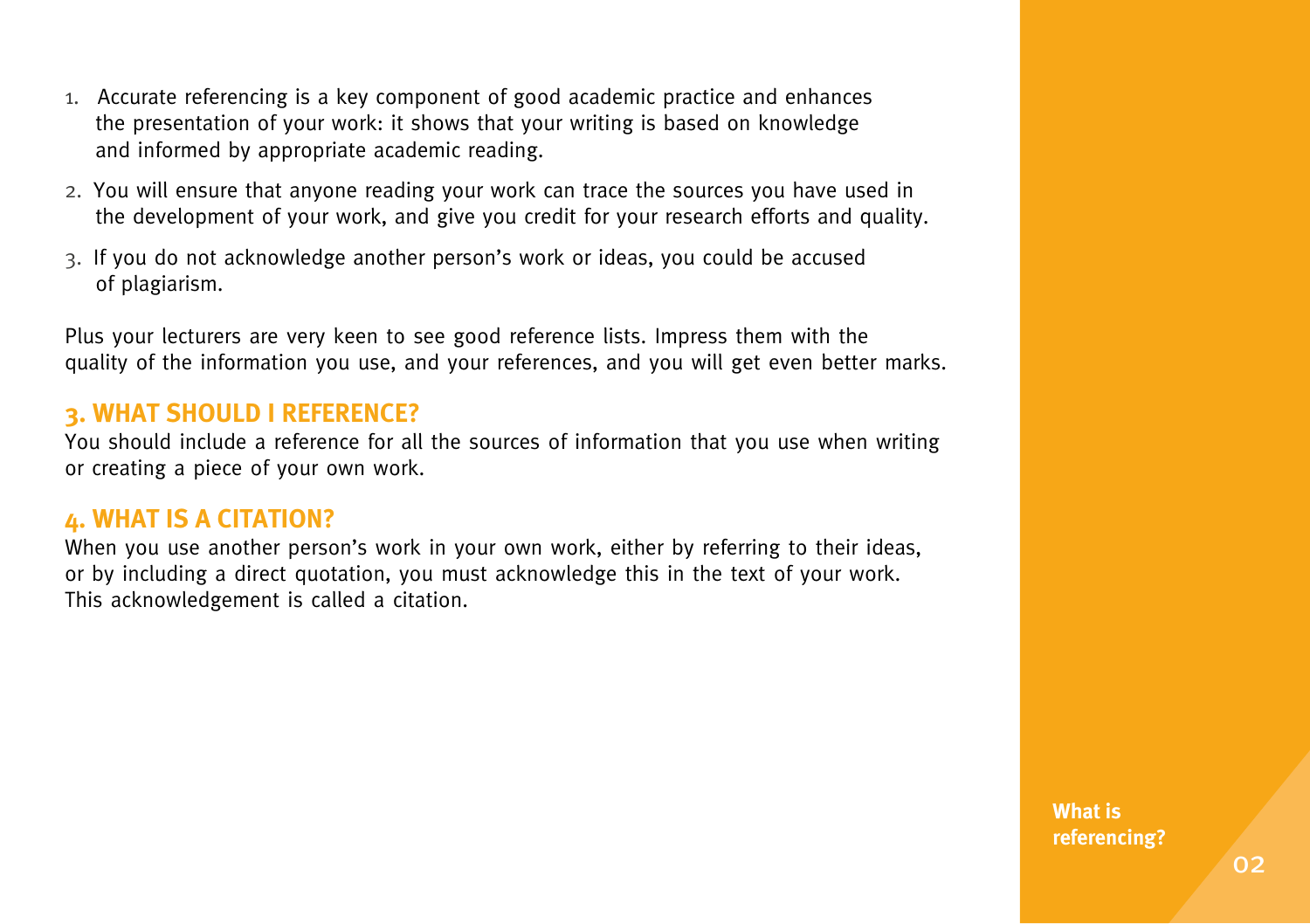# **5. HOW DO I WRITE CITATIONS USING THE VANCOUVER STYLE?**

Each piece of work which is cited in your text should have a unique number, assigned in the order of citation. If, in your text, you cite a piece of work more than once, the same citation number should be used.

You can write the number in brackets or as superscript.

# **5.1 Citing one author**

Recent research (1) indicates that the number of duplicate papers being published is increasing. or

Recent research1 indicates that the number of duplicate papers being published is increasing.

# **5.2 Citing more than one piece of work at the same time**

If you want to cite several pieces of work in the same sentence, you will need to include the citation number for each piece of work. A hyphen should be used to link numbers which are inclusive, and a comma used where numbers are not consecutive.

The following is an example where works 6, 7, 8, 9, 13 and 15 have been cited in the same place in the text.

Several studies  $(6-9, 13, 15)$  have examined the effect of congestion charging in urban areas.

# **5.3 Citing the author's name in your text**

You can use the author's name in your text, but you must insert the citation number as well.

As emphasised by Watkins (2) carers of diabetes sufferers 'require perseverance and an understanding of humanity' (p.1).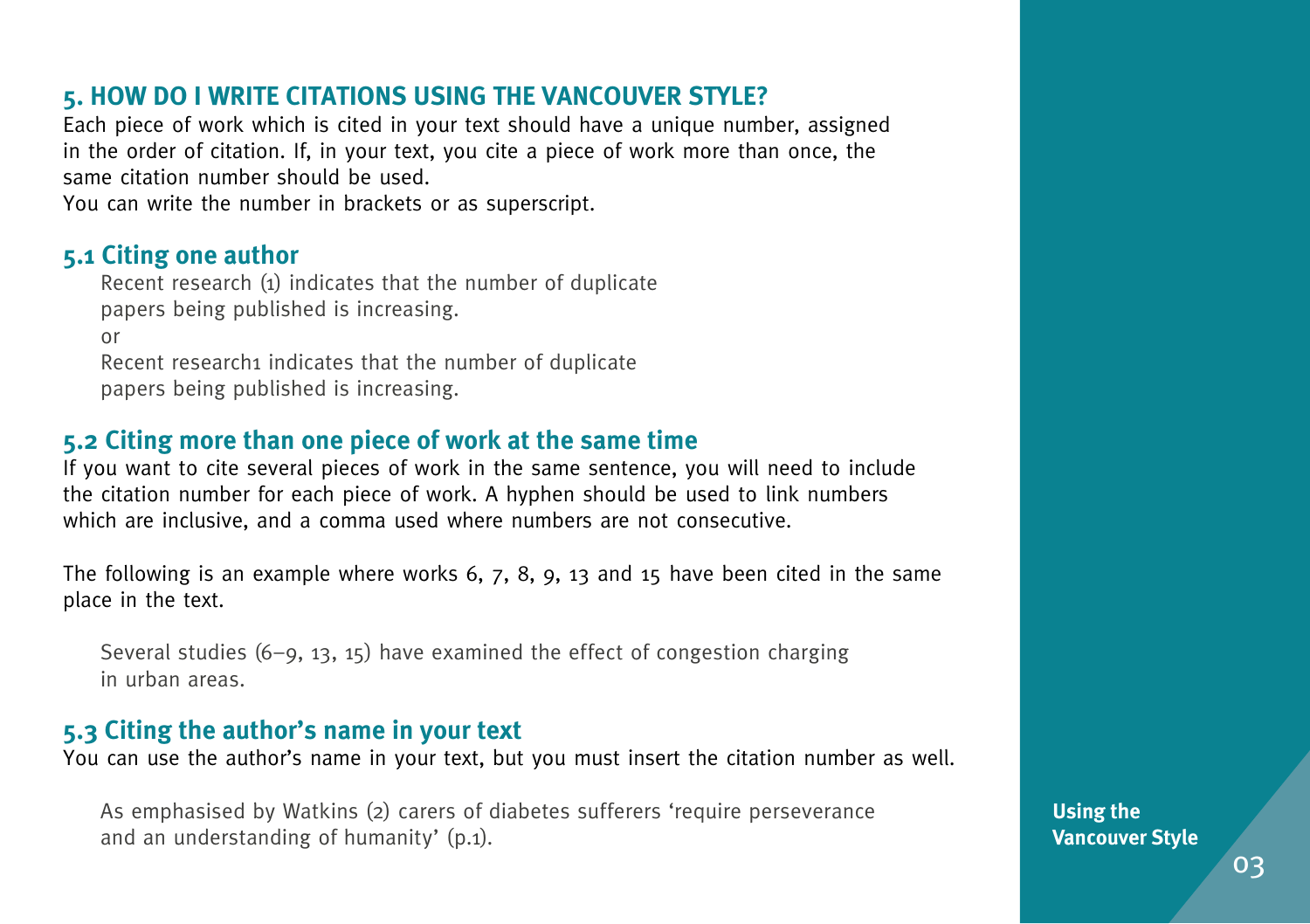# **5.4 Citing more than one author's name in your text**

If a work has more than one author and you want to cite author names in your text, use 'et al' after the first author.

Simons et al (3) state that the principle of effective stress is 'imperfectly known and understood by many practising engineers' (p.4).

# **5.5 Citing works by the same author written in the same year**

If you cite a new work which has the same author and was written in the same year as an earlier citation, each work will have a different number.

Communication of science in the media has increasingly come under focus, particularly where reporting of facts and research is inaccurate (4, 5).

# **5.6 Citing from works with no obvious author**

If you need to cite a piece of work which does not have an obvious author, you should use what is called a 'corporate' author. For example, many online works will not have individually named authors, and in many cases the author will bean organisation or company. Using the Vancouver style you don't have to include the author in your citation in the text of your work, but you still need to include an author in the full reference at the end of your work (see section 9).

The citation to a work written by a 'corporate' author could appear in your text as:

The Department of Health (6) recently estimated the number of dementia sufferers in the UK at 570,000.

or

The number of dementia sufferers in the UK has been recently estimated at 570,000 (6). **Using the** 

**Vancouver Style**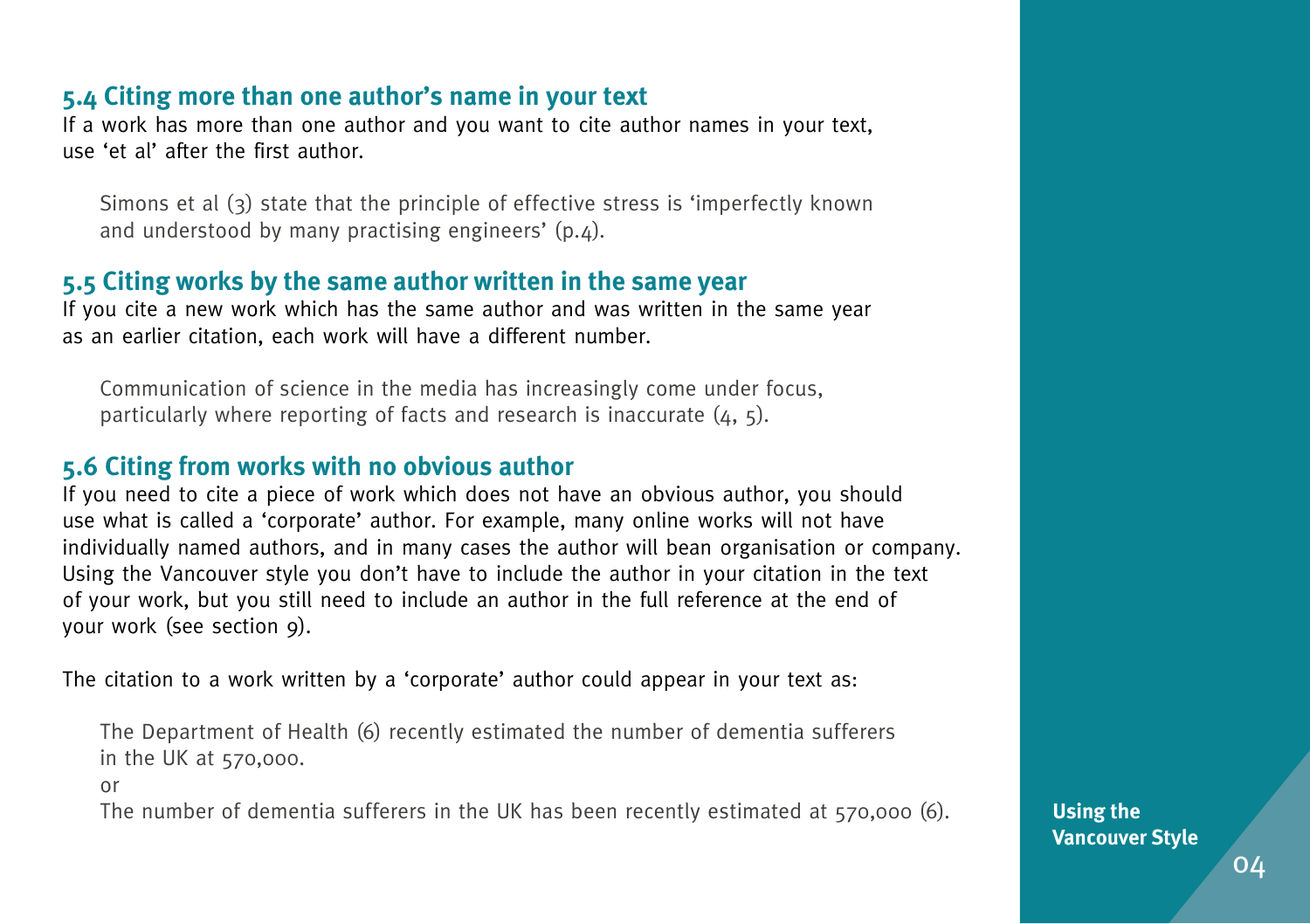If you are unable to find either a named or corporate author, you should use 'Anon' as the author name. **Be careful:** if you cannot find an author for online work, it is not a good idea to use this work as part of your research. It is essential that you know where a piece of work has originated, because you need to be sure of the quality and reliability of any information you use.

# **5.7 Citing from chapters written by different authors**

Some books may contain chapters written by different authors. When citing work from such a book, the author who wrote the chapter should be cited, not the editor of the book.

# **5.8 Secondary referencing**

Secondary references are when an author refers to another author's work and the primary source is not available. When citing such work the author of the primary source and the author of the work it was cited in should be used.

According to Colluzzi and Pappagallo as cited by Holding et al (7) most patients given opiates do not become addicted to such drugs.

**You are advised that secondary referencing should be avoided wherever possible and you should always try to find the original work.**

# **5.9 Citing a direct quotation**

If a direct quote from a book, article, etc., is used you must:

- **•** Use single quotation marks (double quotation marks are usually used for quoting direct speech)
- **•** State the page number

**Using the Vancouver Style**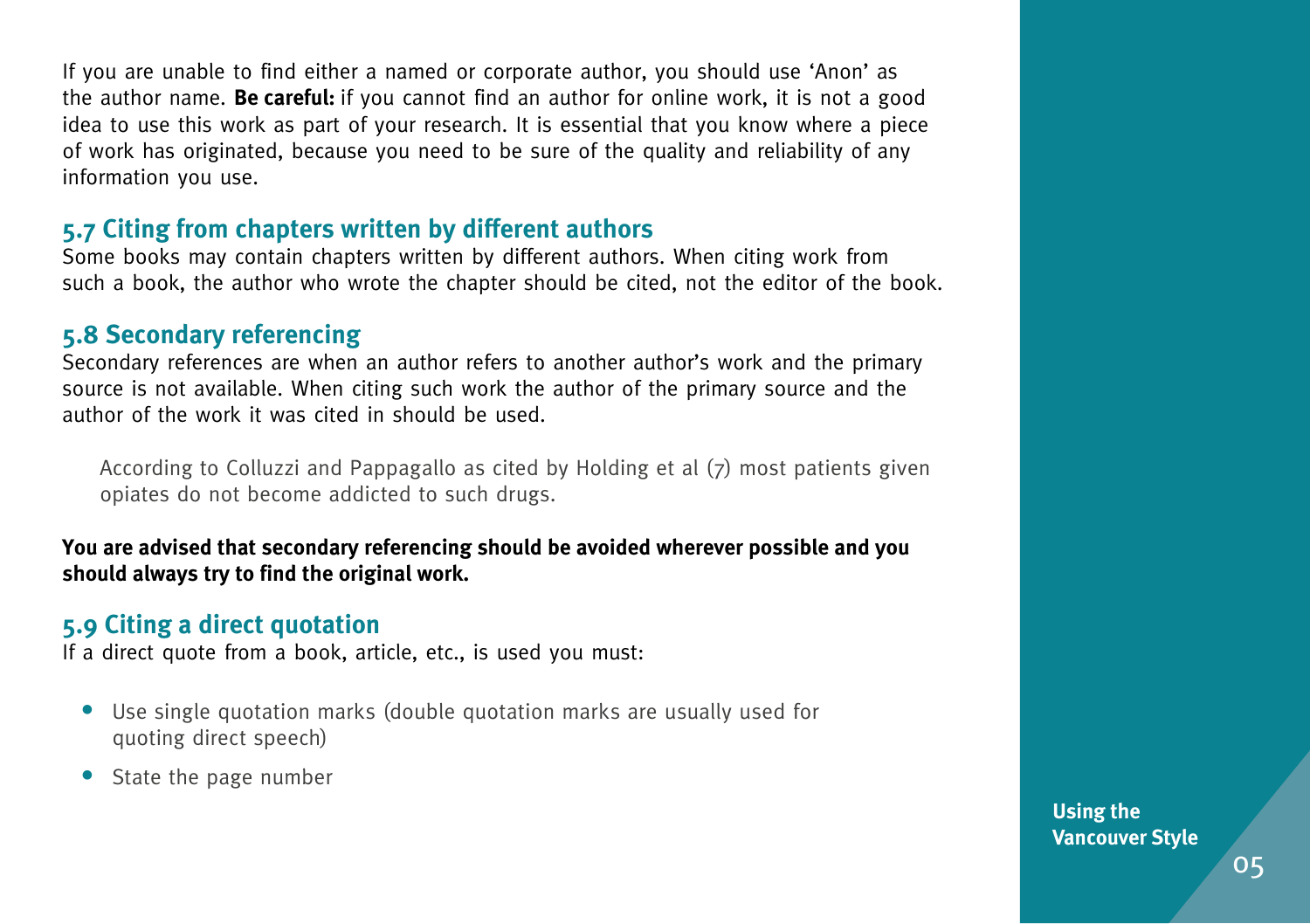Simons et al (3) state that the principle of effective stress is 'imperfectly known and understood by many practising engineers' (p.4).

# **5.10 Citing an image/illustration/table/diagram/photograph/figure/picture**

You should provide an in-text citation for any images, illustrations, photographs, diagrams, tables, figures or pictures that you reproduce in your work, and provide a full reference as with any other type of work.

They should be treated as direct quotes in that the author(s) should be acknowledged and page numbers shown; both in your text where the diagram is discussed or introduced, and in the caption you write for it.

In-text citation: Table illustrating checklist of information for common sources (8: p.22). or 'Geological map of the easternmost region of São Nicolau' (9: p.532).

#### **5.11 Citing from multimedia works**

If you need to cite a multimedia work, you would usually use the title of the TV programme (including online broadcasts) or video recording, or title of the film (whether on DVD, online, or video) as the author. This would include, for example, videos posted on YouTube or other video-streaming web services.

Using the Vancouver style, you don't have to include the author in your citation in the text of your work, but you still need to include the author of the work in your reference list at the end of your work.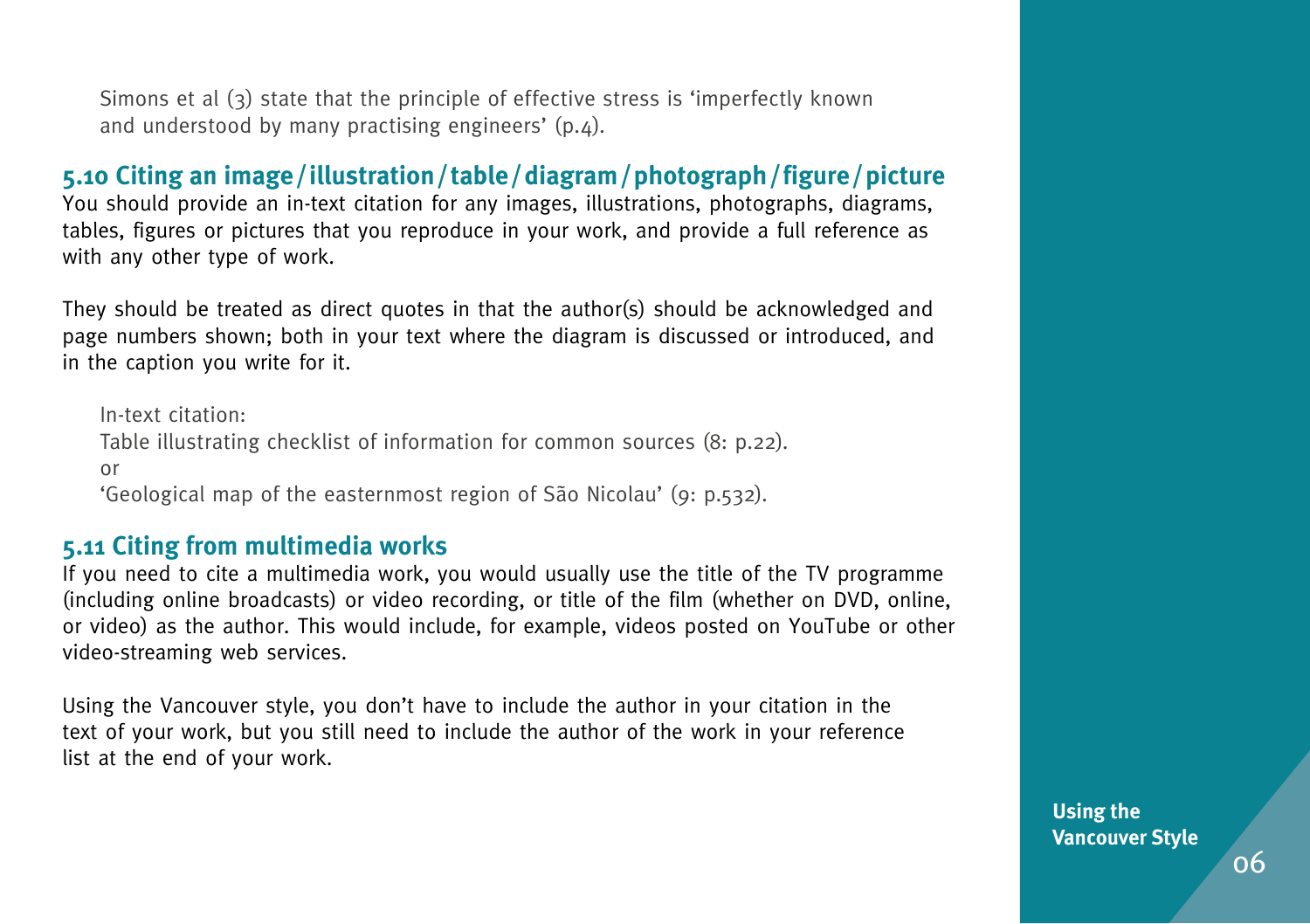# **5.12 Citing from an interview or personal communication**

Always use the surname of the interviewee/practitioner as the author.

# **5.13 Tips on good quotation practice**

Quotations longer than two lines should be inserted as a separate, indented paragraph.

Smith (7) summarises the importance of mathematics to society and the knowledge economy, stating that:

'Mathematics provides a powerful universal language and intellectual toolkit for abstraction, generalization and synthesis. It is the language of science and technology. It enables us to probe the natural universe and to develop new technologies that have helped us control and master our environment, and change societal expectations and standards of living.' (p. 11) or

A recent UK report (7) summarised the importance of mathematics to society and the knowledge economy, stating that:

'Mathematics provides a powerful universal language and intellectual toolkit for abstraction, generalization and synthesis. It is the language of science and technology. It enables us to probe the natural universe and to develop new technologies that have helped us control and master our environment, and change societal expectations and standards of living.' (p.11)

If you want to insert a long quotation (over two lines) but do not to want include all of the text, you can remove the unnecessary text and replace with '...'.

As summarised by Smith (7):

'Mathematics provides a powerful universal language and intellectual toolkit for abstraction, generalization and synthesis ... It enables us to probe the natural universe and to develop new technologies that have helped us control and master our environment, and change societal expectations and standards of living.' (p. 11)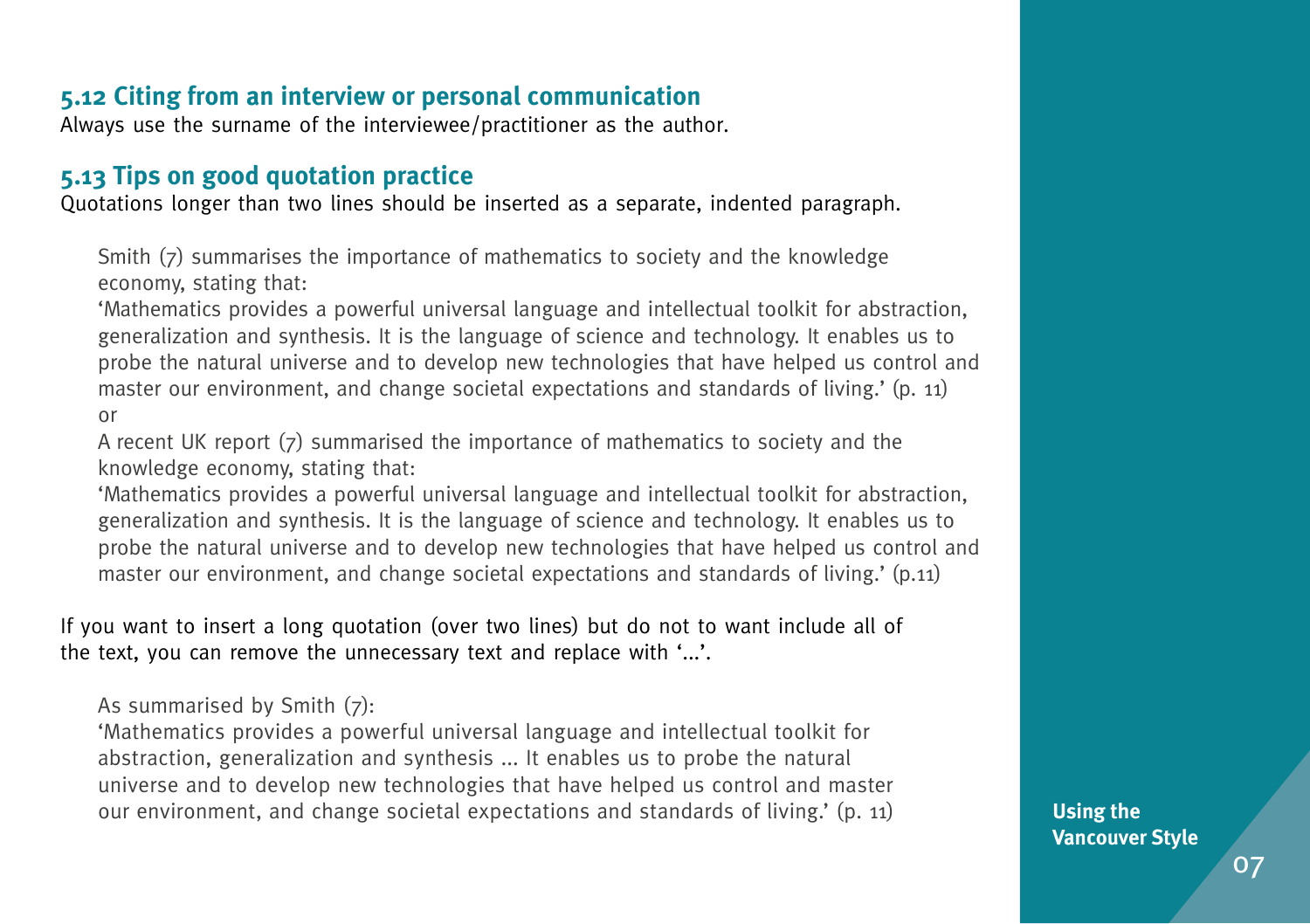You should only do this when you use a quotation taken from one paragraph.

When you use quotations within your text, sometimes you may want to insert one or two words in the quotation so that your complete sentence is grammatically correct. To indicate that you have inserted words into a quotation, these have to be enclosed in square brackets.

Smith (7) provides a number of reasons as to why mathematics is important, stating that it is

'a powerful universal language and intellectual toolkit for abstraction, generalization and synthesis ... [and] enables us to probe the natural universe and to develop new technologies that have helped us control and master our environment, and change societal expectations and standards of living.' (p. 11)

**Writing skills:** at your academic level you will be expected to develop your writing skills, and this includes being able to discuss and demonstrate an understanding of other people's work and ideas in your own words. This is called paraphrasing. It is much better to paraphrase than to use many quotations when you write.

> **Using the Vancouver Style**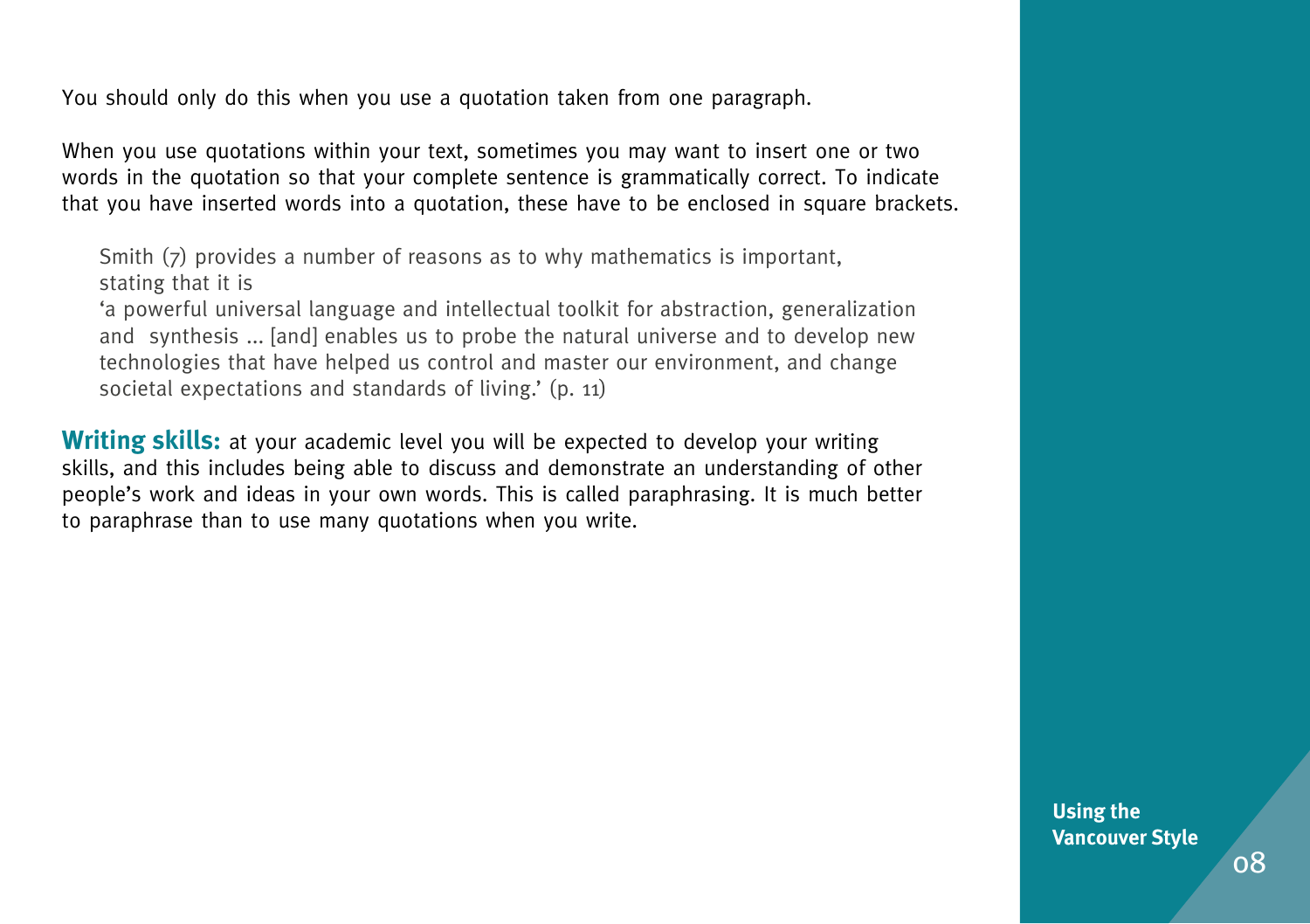# **6. HOW DO I WRITE A REFERENCE?**

To write your own references you need different bits of information about each item that you read when you are researching a piece of work. These bits of information are called 'bibliographic' information.

For all types of references the key bits of information you need to start with are:

- 1. Author or editor
- 2. Date of publication/broadcast /recording
- 3. Title of the item

This will form the basis of each reference you have to write. You may find that some items are not as straightforward as others, so be aware of the following:

**1. Author or editor** This means the primary (main) person who produced the item you are using.

If you are using a website or web page, and there isn't an author, you can use what is called a 'corporate author'. This will usually be the name of the organisation or company to whom the website or web page belongs.

**2. Date of publication/broadcast/recording:** This means the date the item was produced. It is usually a year, but if you are using a newspaper article, an email, or a television recording, you will have to include a full date (day / month / year) in your reference.

**3. Title of the item:** This means the primary (main) title of the item you are using. That sounds very obvious, but have a look at a web page and try to work out what the main title is. We would advise common sense in this situation  $-$  you have to identify the key piece of information that describes what you have used, and will allow the reader of your work to identify that information.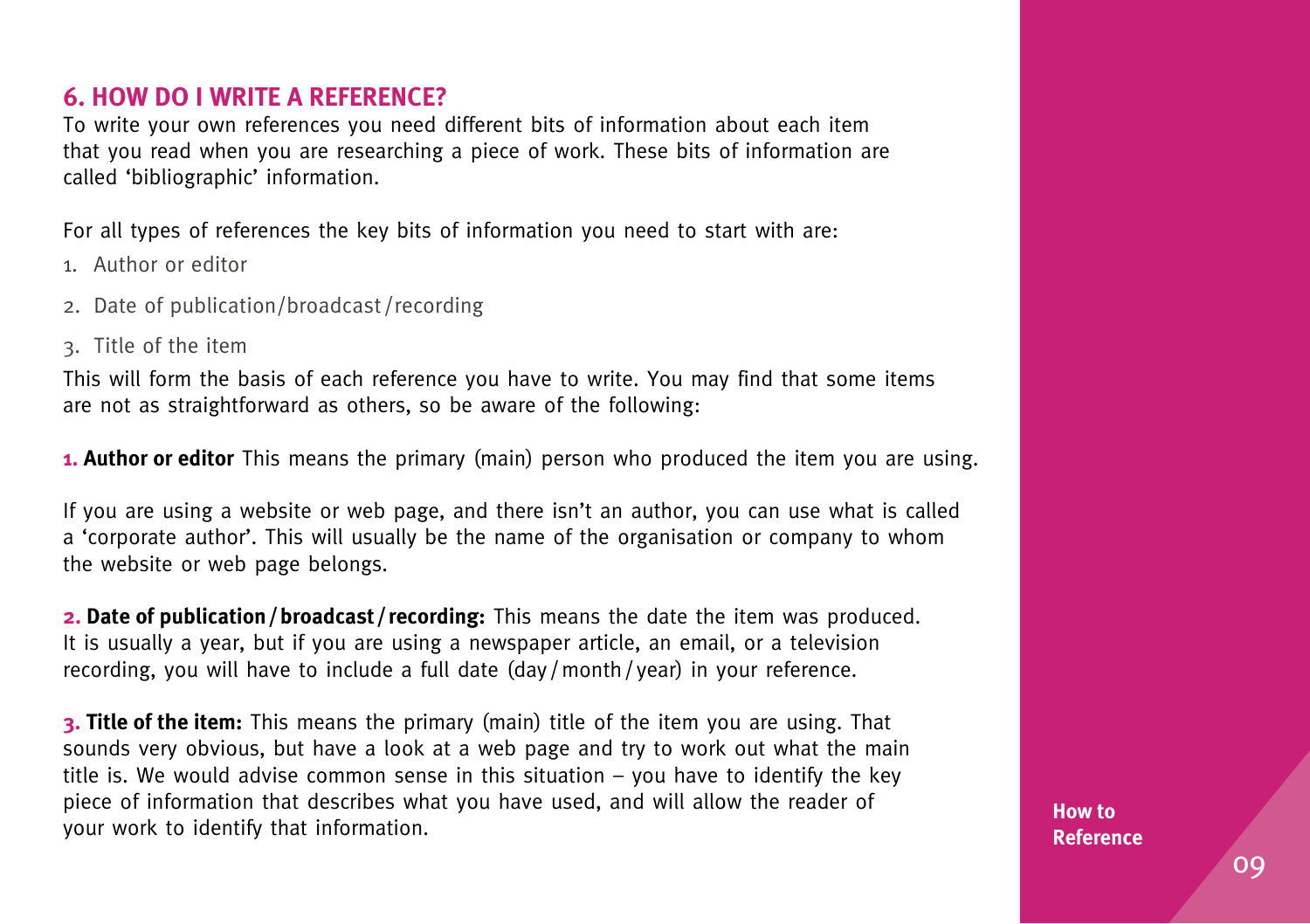The following table tells you about some of the variations you should look for when you are collecting your reference information.

|                           | 1. Primary author/editor                                                                                                                           | 2. Date of publication                                                                                                                      | 3. Primary title of item                                                                                                       |
|---------------------------|----------------------------------------------------------------------------------------------------------------------------------------------------|---------------------------------------------------------------------------------------------------------------------------------------------|--------------------------------------------------------------------------------------------------------------------------------|
| <b>Email</b>              | Name of the person who<br>wrote the email                                                                                                          | The full date the email<br>was sent: day/month/year                                                                                         | Subject of the email. This<br>may include RE: or FWD:                                                                          |
| <b>lournal article</b>    | Name of the person or persons<br>who wrote the article                                                                                             | The year the journal issue was<br>published                                                                                                 | Title of the article (not the title<br>of the journal)                                                                         |
| <b>Newspaper article</b>  | Name of the journalist, or<br>if there is no journalist name,<br>the name of the newspaper                                                         | The full date on which the<br>article was published: day/<br>month/year                                                                     | Title of the article (not the<br>title of the newspaper)                                                                       |
| <b>Website</b>            | This can be tricky. Use an<br>individual name if you can<br>find one, or the name of the<br>organisation or company to<br>whom the website belongs | Usually the current year, the<br>year when the website was<br>last updated, or the latest<br>date next to the copyright<br>statement/symbol | Title of the website                                                                                                           |
| Web page                  | This can be tricky. Use an<br>individual name if you can<br>find one, or the name of the<br>organisation or company to<br>whom the website belongs | Usually the current year, but<br>if the web page has a full date<br>of publication, you may also<br>need that: day/month/year               | Title of the web page. You<br>will need to use the title of<br>the website if the web page<br>doesn't have an individual title |
| <b>TV</b> broadcast       | Title of the programme, or<br>if the programme is part of<br>a series, use the series title                                                        | The year the programme<br>was broadcast                                                                                                     | Title of the programme (it<br>does not need to be written<br>twice if you used it as the<br>author information)                |
| <b>Personal interview</b> | Name of the person being<br>interviewed                                                                                                            | The full date on which<br>the interview took place:<br>day/month/year                                                                       | No title needed                                                                                                                |
| <b>Book chapter</b>       | Name of the author of<br>the chapter                                                                                                               | The year the book was<br>published                                                                                                          | Title of the book chapter<br>(not the title of the book)                                                                       |

**How to Reference**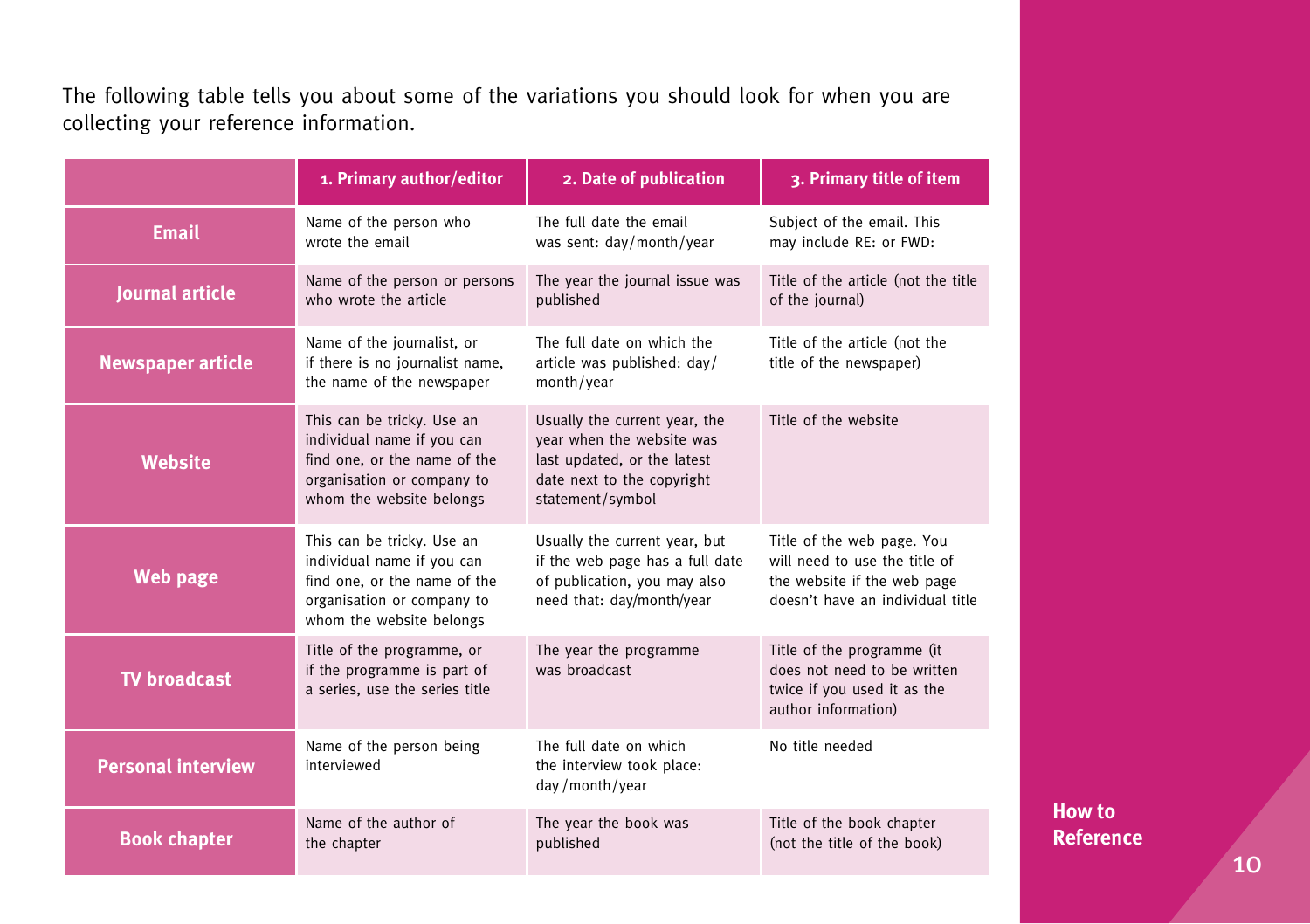Depending on the type of material you want to reference you will also need other bits of information, such as:

- **•** Name of publisher
- **•** Place of publication
- **•** Page numbers
- **•** Volume number
- **•** Issue number
- **•** URL (website or web page address)
- **•** DOI (link for journal articles)
- **•** Title of conference proceedings
- **•** Report number
- **•** Book or conference editor (if not your primary author)
- **•** Book or conference title (if not your primary title)
- **•** Journal title (the **journal article title** will be your primary title)
- **•** Date of access (for online material)

The more references you have to write, the more familiar you will be with what you need to know. But the best advice we can give is to check our guides, ask us, or check with your lecturers.

> **How to Reference**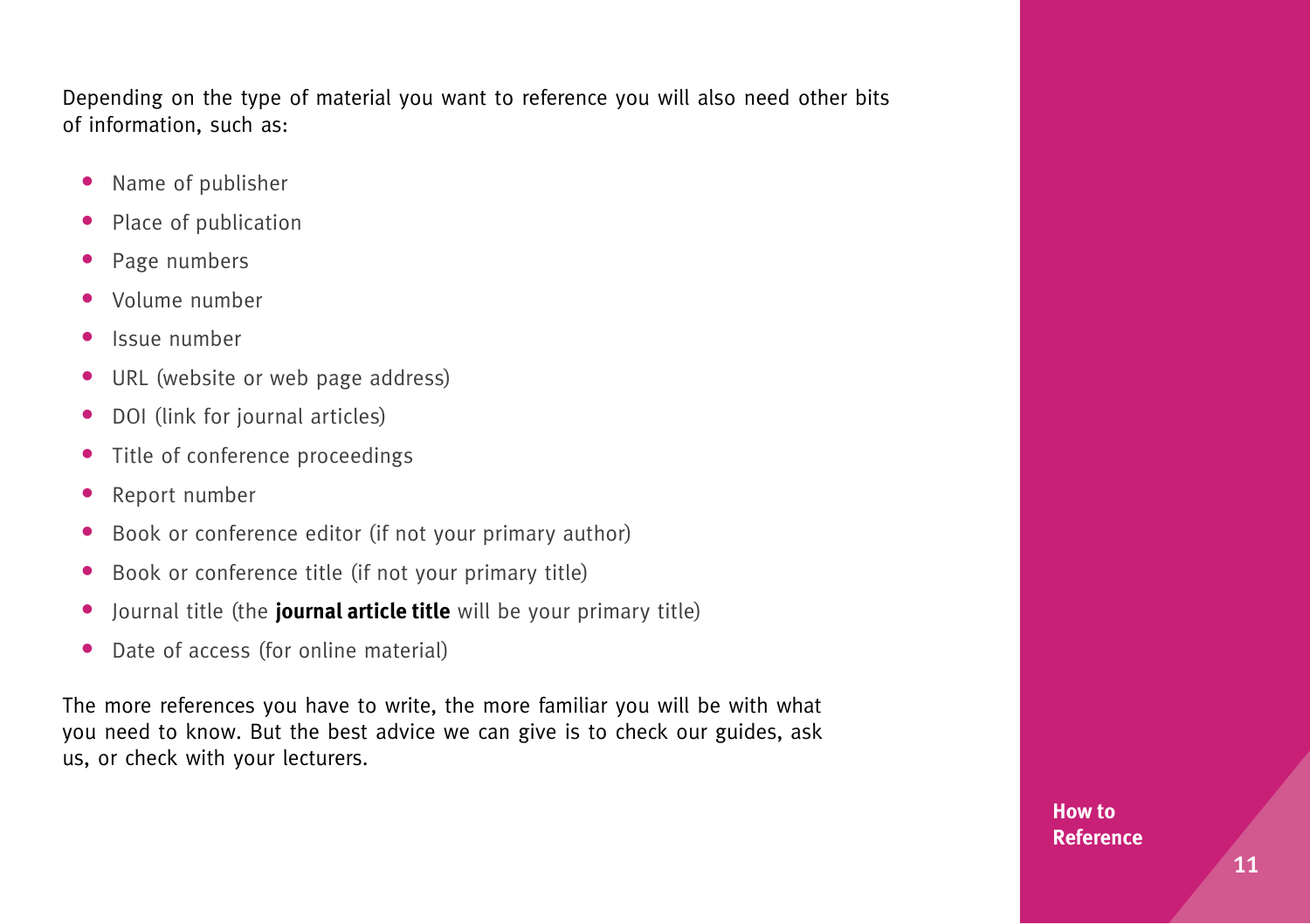# **7. HOW DO I WRITE A REFERENCE LIST?**

This is your list of all the sources that have been cited in the text of your work. The list is inclusive showing books, journals etc. listed in one list, not in separate lists according to source type.

- **•** When using the Vancouver style, the reference list should be in numerical order and each number matches and refers to the one in the text
- **•** The list should be at the end of your work
- **•** Books, paper or electronic journal articles, etc., are written in a particular format that must be followed.

# **8. EXAMPLE OF A REFERENCE LIST**

(1) Arrami M, Garner H. A tale of two citations. *Nature.* 2008; 451(7177):397–399.

(2) Watkins PJ. *ABC of Diabetes*. 5th ed. London: Blackwell Publishing; 2003.

(3) Simons NE, Menzies B, Matthews M. *A Short Course in Soil and Rock Slope Engineering*. London: Thomas Telford Publishing; 2001.

(4) Goldacre B. Dore – the media's miracle cure for dyslexia. *Bad Science*. Weblog. [Online] Available from:

http://www.badscience.net/2008/05/dore-the-medias-miracle-cure-for-dyslexia/#more-705 [Accessed 19th June 2008].

(5) Goldacre B. Trivial Disputes. *Bad Science*. Weblog. [Online] Available from: http://www.badscience.net/2008/02/trivial-disputes-2/ [Accessed 19th June 2008].

(6) Department of Health. *More help for people with dementia*. Available at: http://nds.coi.gov. uk/content/detail.asp?NewsAreaID=2&ReleaseID=371217. [Accessed 20th June 2008].

**Writing a Reference List**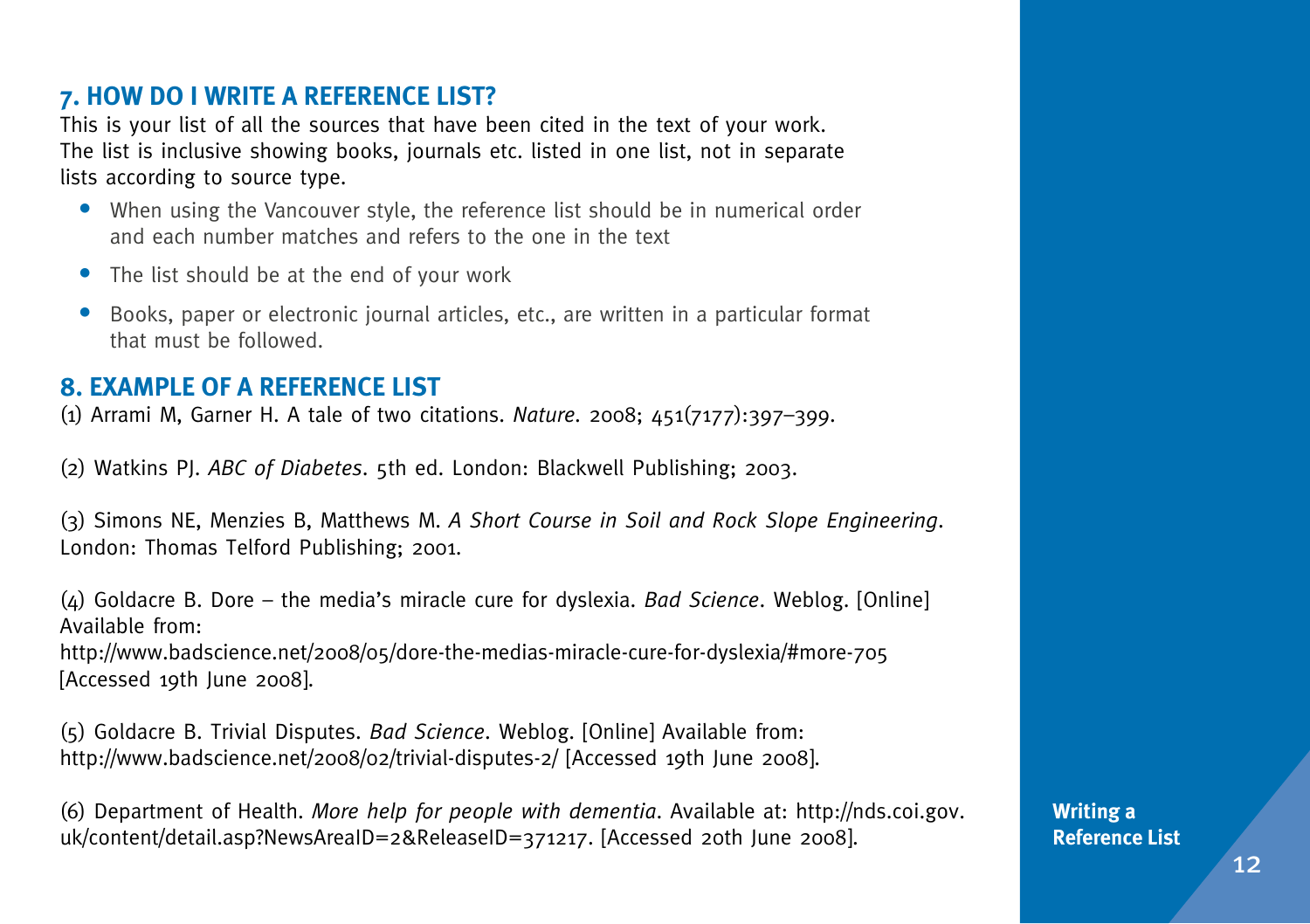(7) Smith A. *Making mathematics count: the report of Professor Adrian Smith's inquiry into post-14 mathematics education*. London: The Stationery Office; 2004.

(8) Pears R, Shields G. *Cite them right: the essential referencing guide*. 3rd ed. Durham: Pear Tree Books; 2008.

(9) Ramalho R, Helffrich G, Schmidt DN, Vance D. Tracers of uplift and subsidence in the Cape Verde archipelago. *Journal of the Geological Society*. [Online] 2010;167(3): 519–538. Available from: doi:10.1144/0016-76492009-056 [Accessed: 14th June 2010]

**The layout for each type of publication can be found on the following pages. If you are using the bibliographic software RefWorks, you should use the 'Vancouver' style to format your reference list and citations correctly.**

#### **9. WHAT IS A BIBLIOGRAPHY?**

There may be items which you have consulted for your work, but not cited. These can be listed at the end of your assignment in a 'bibliography'. These items should be listed in alphabetical order by author and laid out in the same way as items in your reference list. If you can cite from every work you consulted, you will only need a reference list. If you wish to show to your reader (examiner) the unused research you carried out, the bibliography will show your extra effort. **You will not need to number each work listed in your bibliography.**

Always check the guidance you are given for coursework, dissertations, etc., to find out if you are expected to submit work with a reference list and a bibliography. If in doubt, ask your lecturer or supervisor.

> **What is a Bibliography?**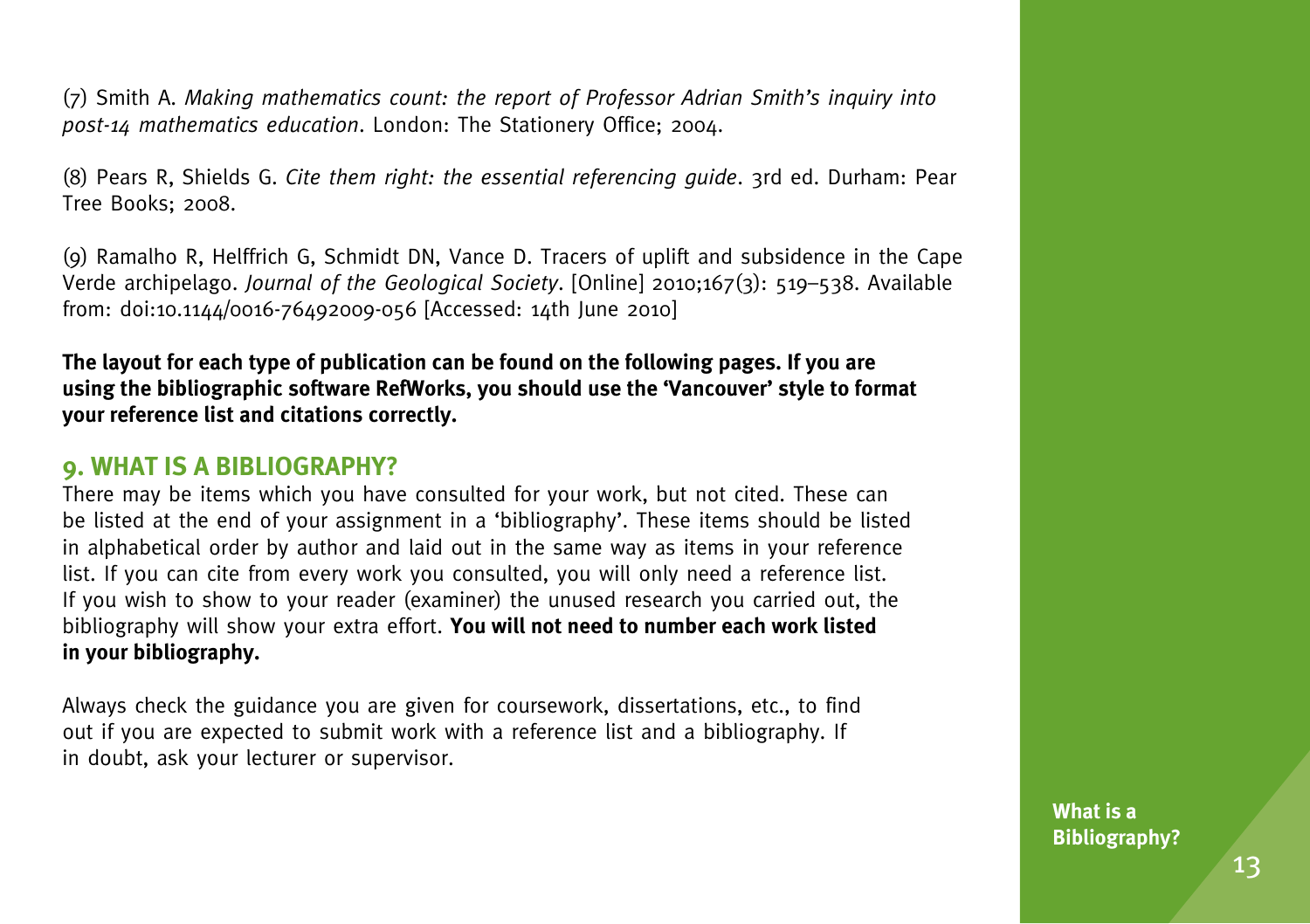#### **10. HOW TO WRITE REFERENCES FOR YOUR REFERENCE LIST AND BIBLIOGRAPHY: VANCOUVER STYLE**

**Remember: Your lecturers consider accurate and consistent referencing to be an important part of your academic work. Always check your course guidelines so you know which style of referencing to use, and always use the help guides especially if you're using a new style.**

The following examples are in two parts:

- the information you should collect about each piece of work you use; and
- how this information is presented when you write a full reference.

If the work you need to reference has more than six authors, you should list the first six authors, followed by 'et al.'

Example:

Petrie KJ, Mueller JT, Schirmbeck F, Donkin L, Broadbent E, Ellis CJ, et al. Effect of providing information about normal test results on patients' reassurance: randomised controlled trial. British Medical Journal. [Online] 2007;334(7589): 352–354 [Accessed 19th June 2009].

If you cannot find the type of work you need to provide a reference for, please contact your librarian for more help (see section 11).

#### **Book: print**

**Author/Editor** (if it is an editor always put (ed.) after the name) **Title** (this should be in italics) **Series title and number** (if part of a series) **Edition** (if not the first edition) **Place of publication** (if there is more than one place listed, use the first named) **Publisher Year of publication**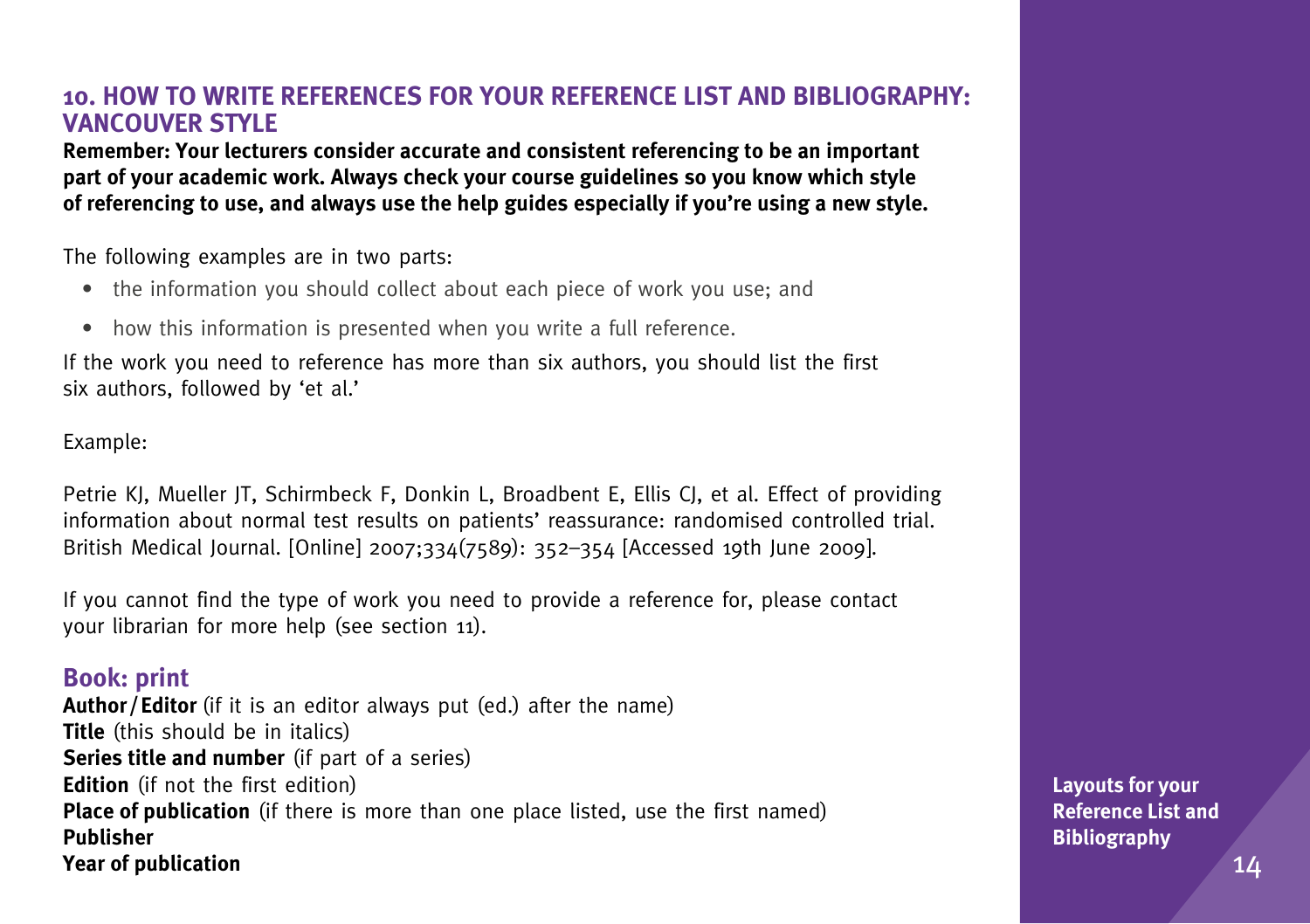Simons NE, Menzies B, Matthews M. A Short Course in Soil and Rock Slope Engineering. London: Thomas Telford Publishing; 2001.

#### **Book: online/electronic**

**Author/Editor** (if it is an editor always put **(ed.)** after the name) **Title** (this should be in italics) **Series title and number** (if part of a series) **Edition** (if not the first edition) **[Online] Place of publication** (if there is more than one place listed, use the first named) **Publisher Year of publication Available from: URL [Date of access]**

Simons NE, Menzies B, Matthews M. *A Short Course in Soil and Rock Slope Engineering*. [Online] London: Thomas Telford Publishing; 2001. Available from: http://www.myilibrary. com?ID=93941 [Accessed 18th June 2008].

#### **Book: chapter in an edited book**

**Author of the chapter Title of chapter** followed by, **In: Editor** (always put **(ed.)** after the name) **Title of book** (this should be in italics) **Series title and number** (if part of a series) **Edition** (if not the first edition) **Place of publication** (if there is more than one place listed, use the first named) **Publisher Year of publication Page numbers** (use 'p.' before single and multiple page numbers)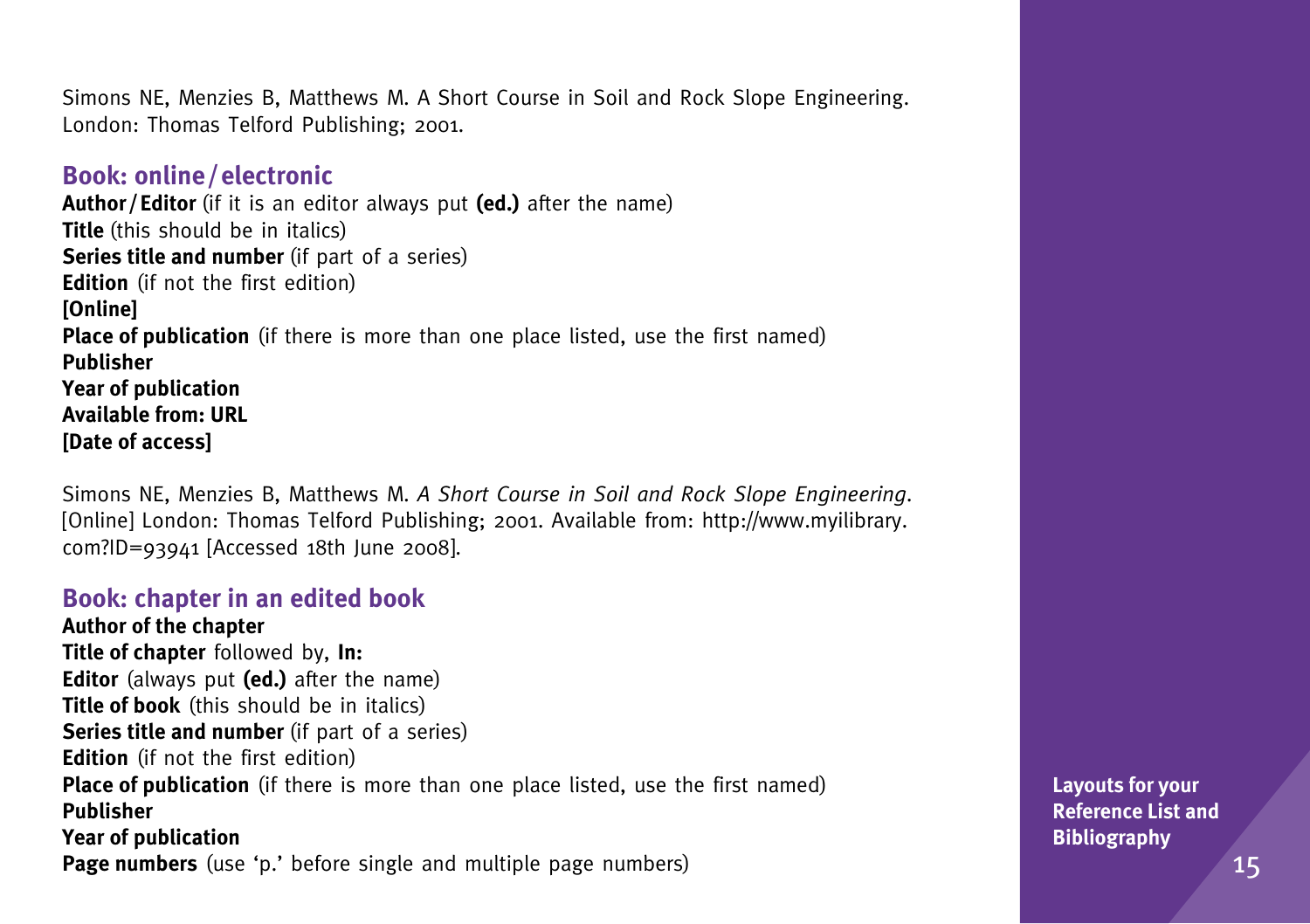Partridge H, Hallam G. Evidence–based practice and information literacy. In: Lipu S, Williamson K, Lloyd A. (eds.) *Exploring methods in information literacy research.* Wagga Wagga, Australia: Centre for Information Studies; 2007. p. 149–170. (this should be in italics)

#### **Journal article: print**

**Author Title of journal article Title of journal** (this should be in italics) **Year of publication Volume number (Issue number) Page numbers of the article**

Chhibber PK, Majumdar SK. Foreign ownership and profitability: Property rights, control, and the performance of firms in Indian industry. *Journal of Law & Economics.* 1999; 42(1): 209–238.

#### **Journal article: online/electronic**

If an electronic journal article has a DOI (digital object identifier), you can use this instead of the URL. The DOI is a permanent identifier provided by publishers so that the article can always be found online. Your tutor or lecturer may ask you to include the DOI, not a direct URL, in your written references.

To find the DOI, when you read an article online, check the article details as you will usually find the DOI at the start of the article. For more help, contact your librarian.

If you read the article in a full–text database service, such as Factiva or EBSCO, and do not have a DOI or direct URL to the article you should use the database URL. (this should be in italics)  $\sim$  16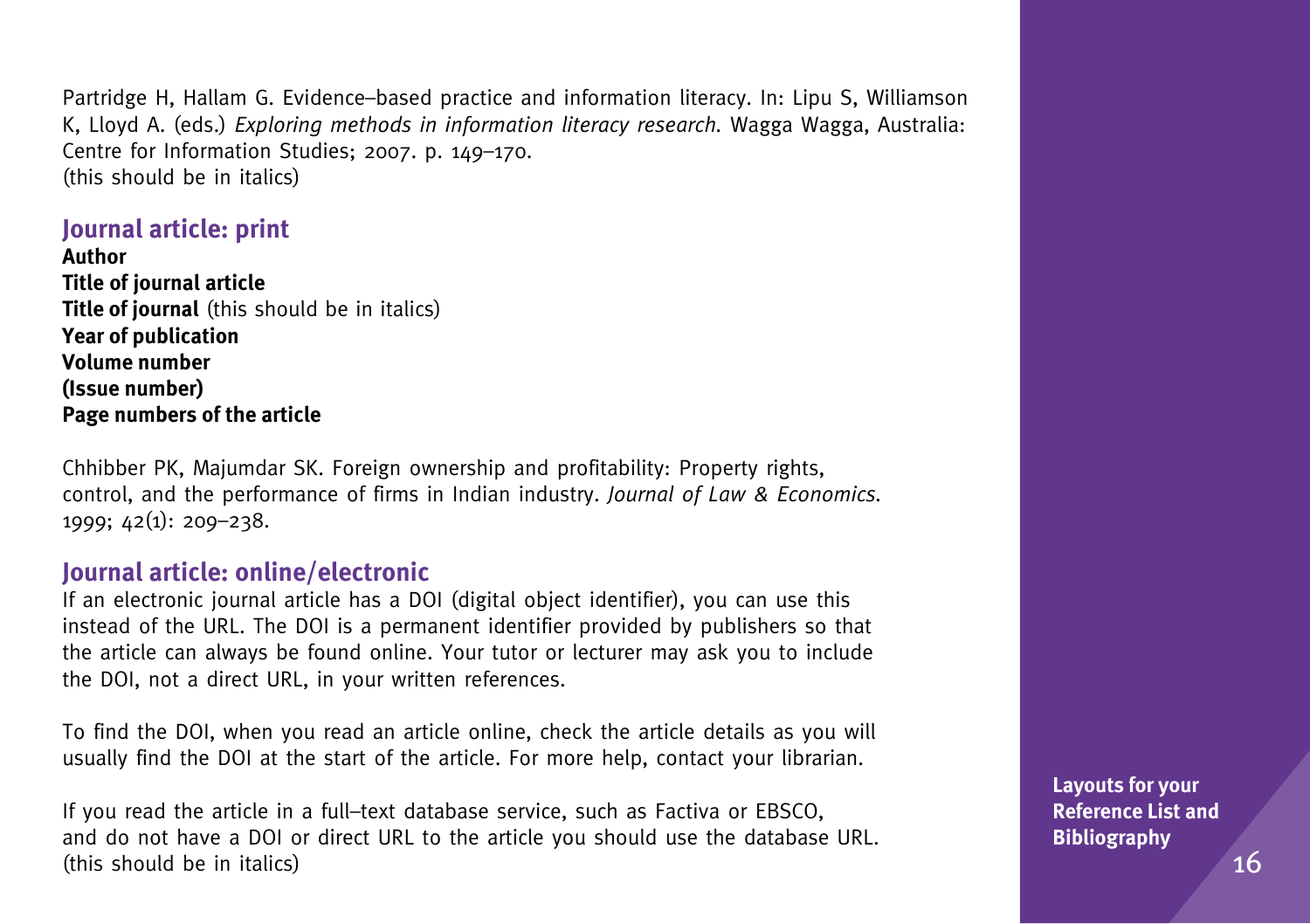**Author Title of journal article Title of journal** (this should be in italics) **[Online] Year of publication Volume number (Issue number) Page numbers of the article Available from: URL or DOI [Date of access]**

Arrami M, Garner H. A tale of two citations. *Nature*. [Online] 2008;451(7177): 397–399. Available from: http://www.nature.com/nature/journal/v451/n7177/full/451397a.html [Accessed 20th January 2008].

or

Wang F, Maidment G, Missenden J, Tozer R. The novel use of phase change materials in refrigeration plant. Part 1: Experimental investigation. *Applied Thermal Engineering*. [Online] 2007;27(17–18): 2893–2901. Available from: doi:10.1016/j. applthermaleng.2005.06.011. [Accessed 14th July 2008].

or

Read B. Anti-cheating crusader vexes some professors. *Chronicle of Higher Education*. [Online] 2008; 54(25). Available from: http://global.factiva.com/ [Accessed 18th June 2009]. **Note:** articles published online may not have page numbers.

#### **Pre-print journal articles**

It is likely you will find articles available online prior to being submitted to the peer review procedure and published in a journal. These articles are preprints and may be placed in an online repository or on a publisher's website (but not in a specific journal issue).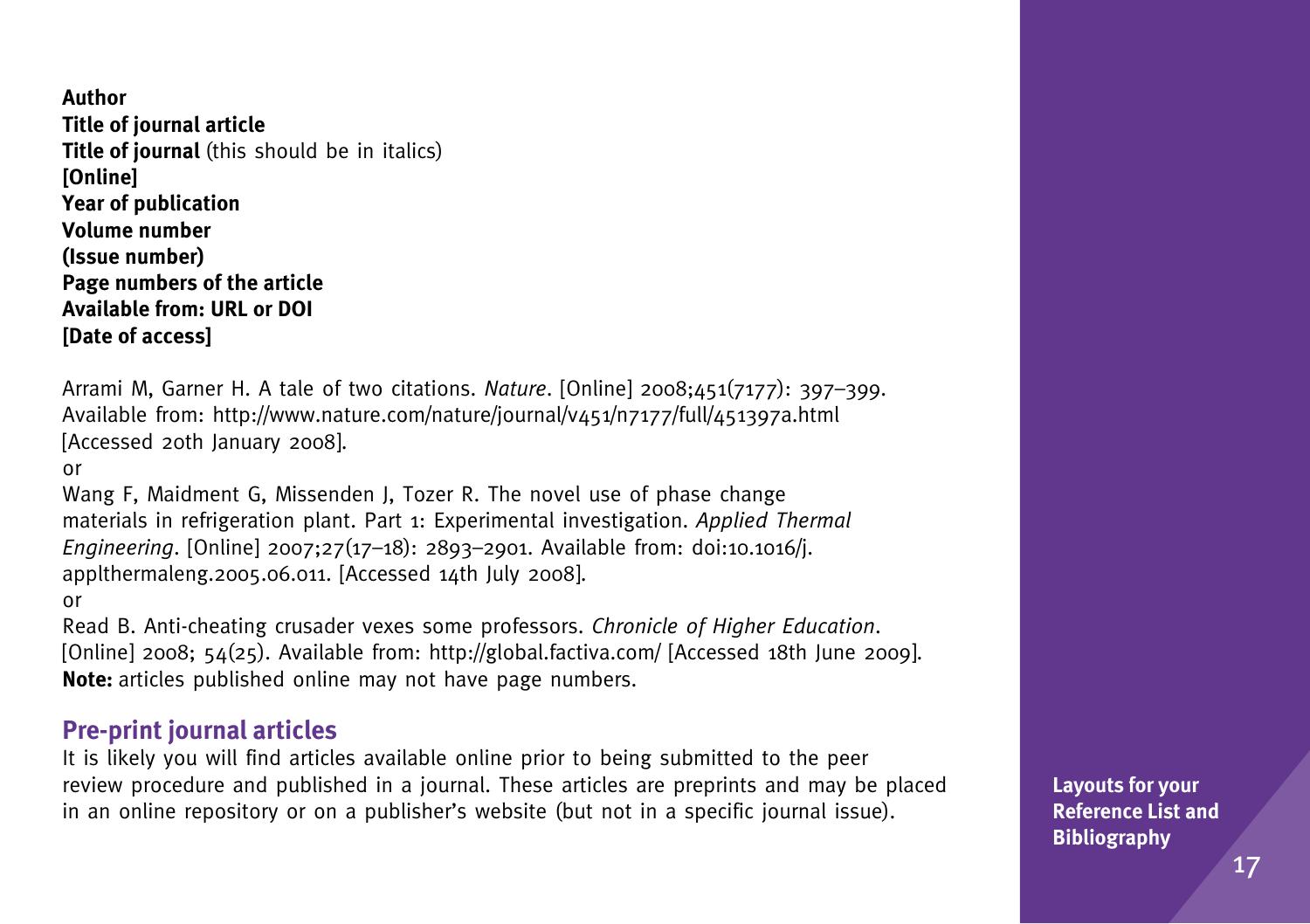**Author/s Title of journal article Submitted to/To be published in** (if this information is with the article) **Title of journal** (in italics) **Name of repository** (in italics) **[Preprint] Year of writing Available from: URL** (if available) **[Date of access]**

Silas P, Yates JR, Haynes PD. Density-functional investigation of the rhombohedral to simple cubic phase transition of arsenic. To be published in *Physical Review B. Arxiv.* [Preprint] 2008. Available from: http://arxiv.org/abs/0810.1692. [Accessed: 23rd July 2010] **Note:** there will not be volume, issue or page numbers assigned to preprint articles.

# **Conference proceeding: individual paper**

**Author Title of conference paper** followed by, **In: Editor/Organisation** (if it is an editor always put **(ed.)** after the name) **Title** (this should be in italics) **Place of publication Publisher Year of publication Page numbers** (use 'p.' before single and multiple page numbers)

Wittke M. Design, construction, supervision and long-term behaviour of tunnels in swelling rock. In: Van Cotthem A, Charlier R, Thimus J-F, Tshibangu J-P. (eds.) *Eurock 2006: multiphysics coupling and long term behaviour in rock mechanics: Proceedings of the International Symposium of the International Society for Rock Mechanics, EUROCK 2006, 9–12 May 2006, Liège, Belgium*. London: Taylor & Francis; 2006. p. 211–216.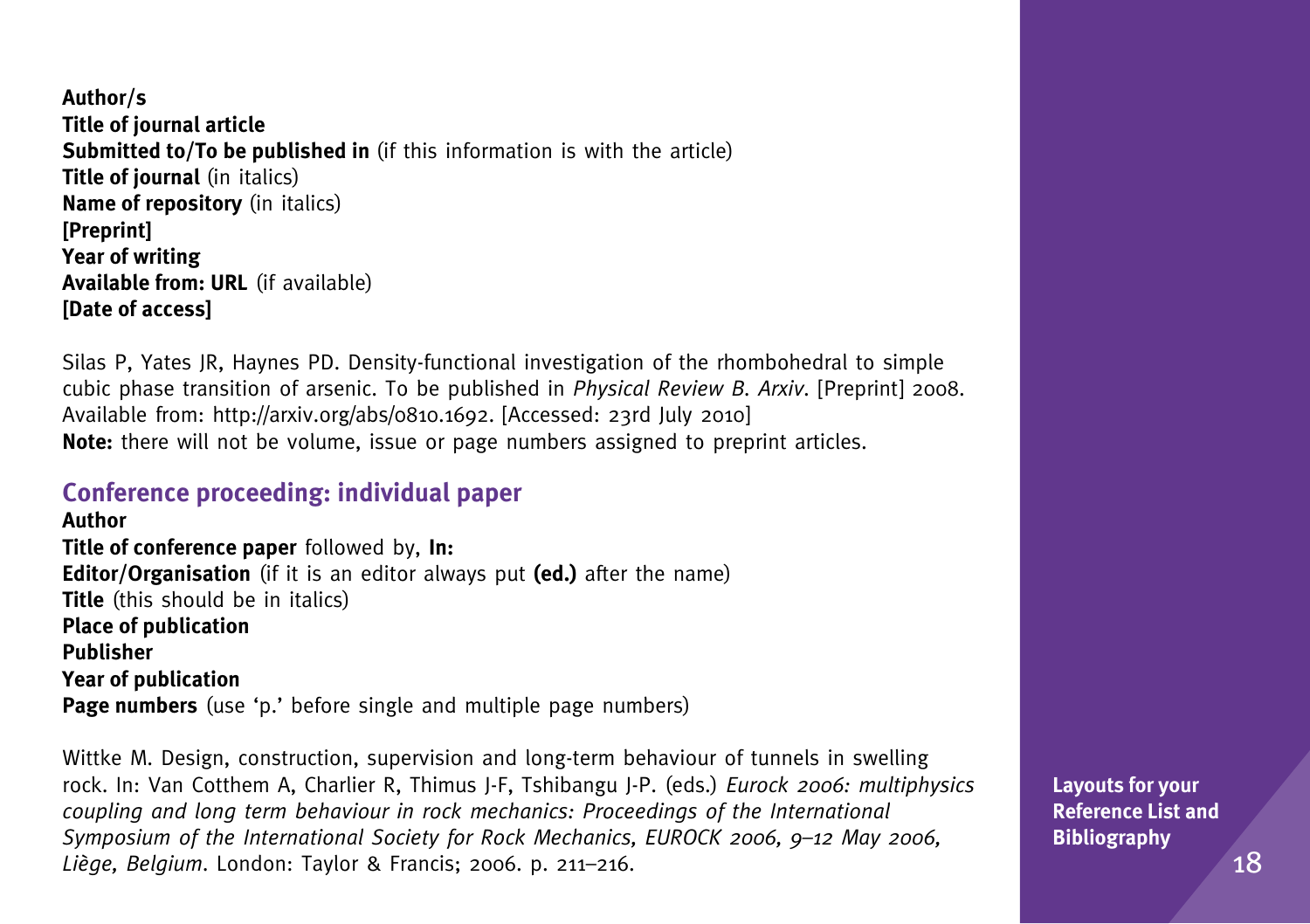#### **Standard Name of Standard Body/Institution Standard number Title** (this should be in italics) **Place of publication Publisher Year of publication**

British Standards Institution. BS 5950–8:2003. *Structural use of steelwork in building: code of practice for fire resistant design.* London: BSI; 2003.

#### **Report**

**Author/Editor** (if it is an editor always put **(ed.)** after the name) **Title** (this should be in italics) **Organisation Report number:** (this should be followed by the actual number in figures) **Year of publication**

Leatherwood S. Whales, *dolphins, and porpoises of the western North Atlantic.* U.S. Dept. of Commerce. Report number: 63, 2001.

#### **Map**

**Author** (usually the organisation responsible for publishing the map) **Title** (this should be in italics) **Scale**

**Place of publication** (if there is more than one place listed, use the first named) **Publisher Year of publication**

British Geological Survey. *South London,* 270. 1: 50 000. London: BGS; 1998.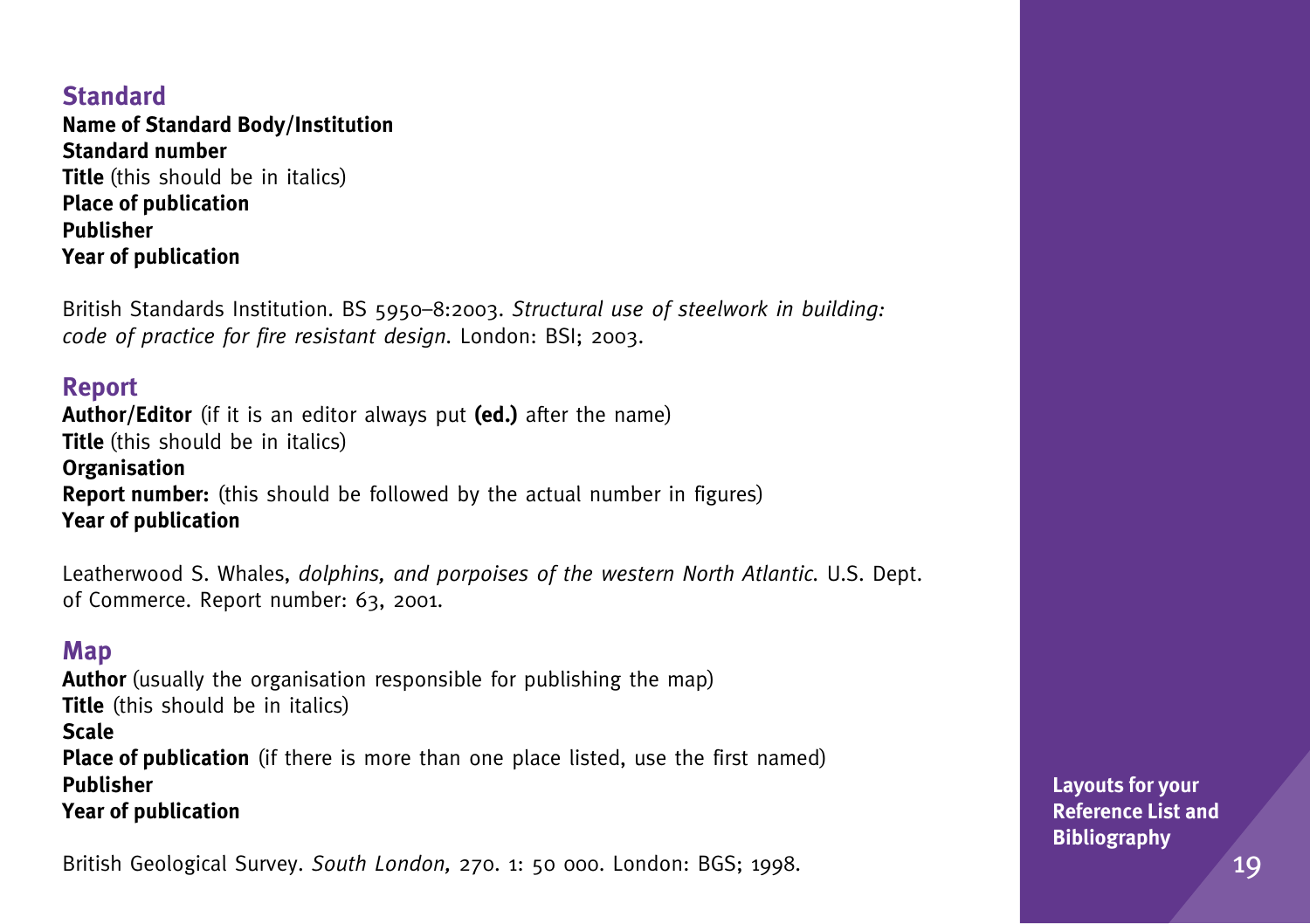# **Web page/website**

**Author/Editor** (use the corporate author if no individual author or editor is named) **Title** (this should be in italics) **[Online] Available from: URL**

**[Date of access]**

European Space Agency. *ESA: Missions, Earth Observation: ENVISAT.* [Online] Available from: http://envisat.esa.int/ [Accessed 3rd July 2008].

# **Email: personal**

Personal emails should be referenced as personal communication, unless you have permission from the sender and receiver to include their details in your reference list.

**Sender Email sent to Name of receiver Date, month and year of communication**

Harrison R. Email sent to: Mimi Weiss Johnson. 10th June 2014.

# **Personal communication**

**Name of practitioner Occupation Personal communication Date when the information was provided**

Law J. Engineering consultant. Personal communication. 26th March 2014.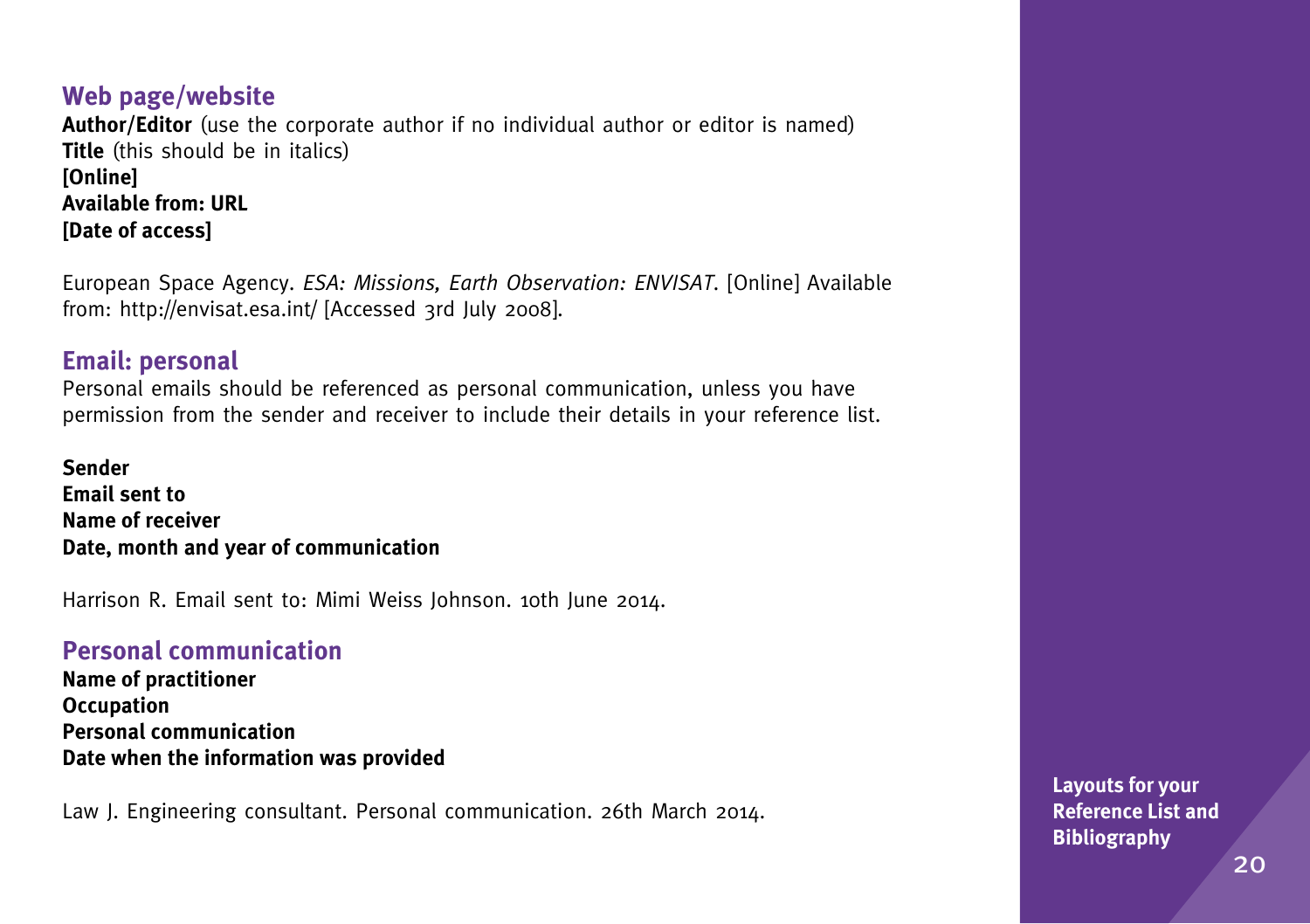#### **Lecture/presentation**

**Name of lecturer/presenter Title of lecture/presentation** (this should be in italics) **[Lecture/Presentation] Title of module/degree course** (if appropriate) **Name of institution or location Date of lecture/presentation**

Wagner G. *Structural and functional studies of protein interactions in gene expression*. [Lecture] Imperial College London. 12th December 2006.

# **11. SOURCES OF FURTHER HELP**

#### **For more referencing examples:**

www.imperial.ac.uk/library/subjectsandsupport/referencemanagement

#### **Want to use reference management software?**

The Library recommends RefWorks for undergraduate and Master's students, and EndNote for postgraduate research students and staff. For information and training workshops: www.imperial.ac.uk/library/subjectsandsupport/referencemanagement

#### **To contact your librarian for more advice:**

www.imperial.ac.uk/library/getintouch/yourlibrarian

**Sources of Further Help**